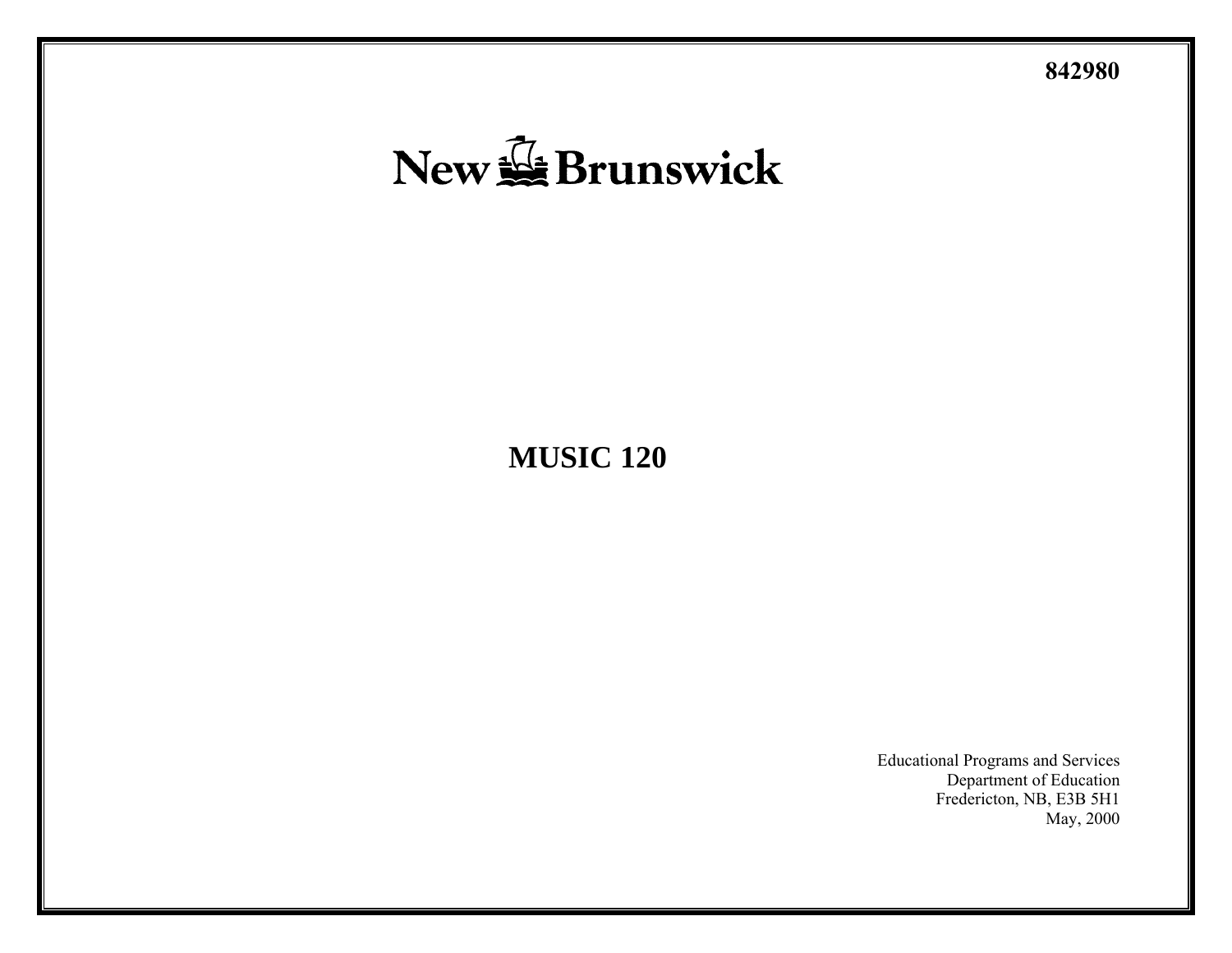### **BACKGROUND**

There have been considerable changes in music programs at the high school level. Changes initiated at the grade 9/10 level have resulted in music becoming a compulsory subject in these grades (as distinct from its previous status as an elective in grade 10). Secondly, there has been considerable thought given to the electives in grade 11 and how they might articulate with the new grade 9/10 compulsory status reality. The result of this reflection is a Music 111/2 course that is based on three outcomes and a series of performance indicators that help teachers determine both the course level for the student, i.e. a level one or two credit, and student mark. A Music 113 course has existed since 1993.

At the grade 12 level, Music 122 has been in existence for some time and attracts students who wish to study music that has a high level of practical and theory content.

Another change is the commitment of the Atlantic Provinces Educational Foundation to develop and promote curricula in dance, drama, music and visual arts. These are based on a series of general and key stage curriculum outcomes that describe what students should know and be able to do. The learning outcomes are grouped into three strands:

- 1. Making, creating and presenting
- 2. Understanding connections among time, place and community
- 3. Perceiving, reflecting and responding

These curriculum outcomes and organizing strands inform curriculum development at the provincial level and have

influenced greatly the developments of music at all levels including Music 120.

### **RATIONALE**

The phrase "Global Village" captures a view of the world that sees easy and instant communication among countries, far reaching and shifting business enterprises and a potential homogenization of culture dominated by North American values. Peoples and nations struggle to retain their self-identity and to promote and protect their values. Too often educational systems at all levels have embraced the mantra of global competitiveness and have therefore promoted and resourced some subjects at the expense of others. The arts and humanities- the very basis of cultural identity- have not received sustained and generous support and promotion, and in the process, one of the basic aims of education, that of transmitting cultural values to our young people, has been severely compromised.

It is probably true to say that recently there has been a reawakening of interest in the arts. There are many reasons for this including the realization that the knowledge and skills developed in the arts transfer to other subject areas including skills necessary for full and comprehensive citizenship . In addition to this extrinsic rationale, the intrinsic value of arts curricula that require creating, understanding contexts, and skills of perception are again acknowledged. This has led to the development of ideas about music curricula that address not only the musically gifted students but also those students who have an interest in learning more about music in a way that promotes a general knowledge of culture and music.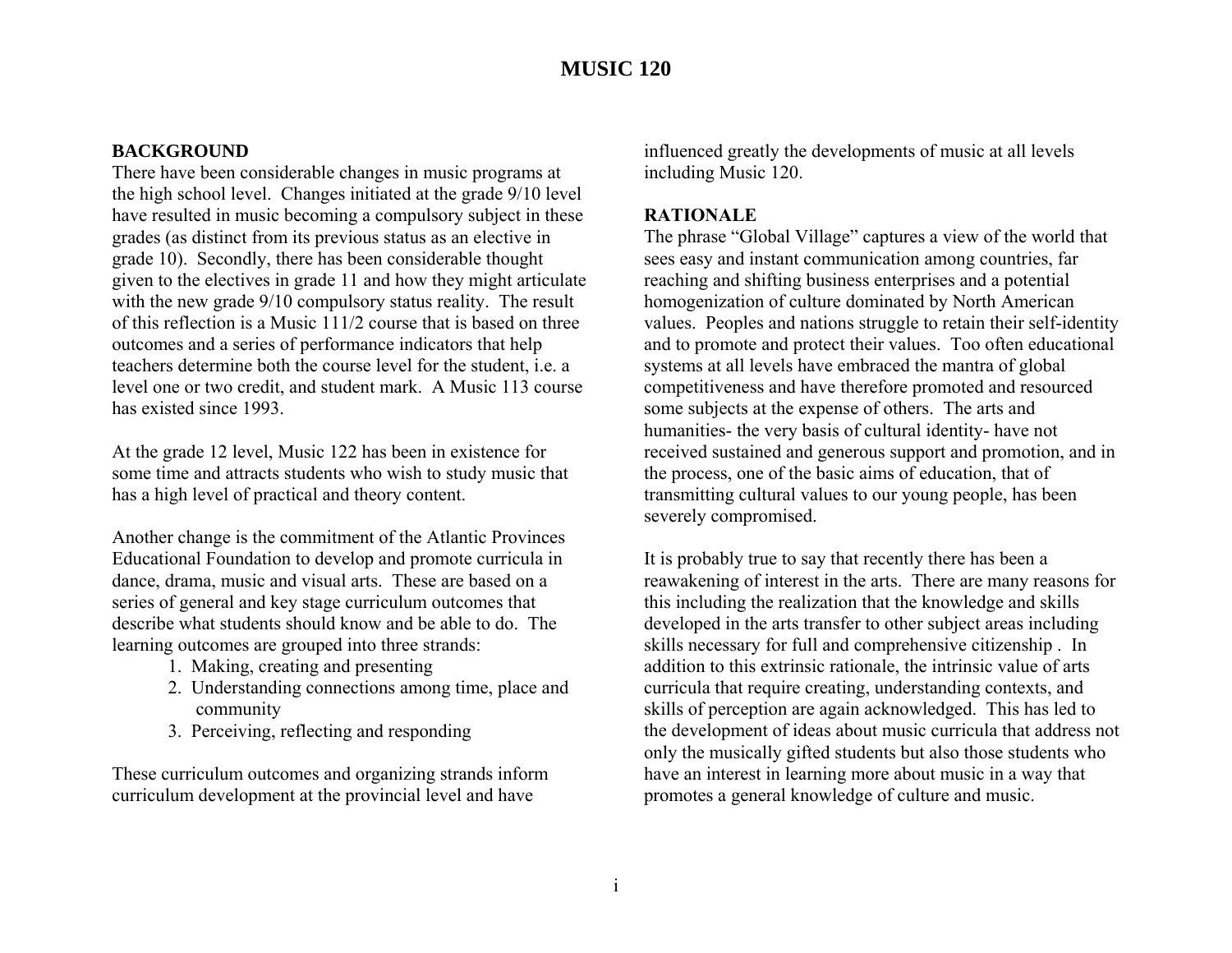# **PROGRAM COMPONENTS AND DESIGN**

Music 120 has been designed to encourage research, presentations, discussions and musical learnings in and about a variety of different world musics. The outcomes and activities of the course focus on the need for students to:

- Demonstrate an understanding of the importance of music to a wide variety of peoples and cultures.
- Demonstrate an understanding of the value of music as a form of cultural expression and its relationship to other art forms and influences.
- Demonstrate musical growth through creating and performing musical examples in a variety of styles.
- Demonstrate research and presentation skills related to music and culture using a variety of resources including current technology.

The curriculum is based on a modular design so that there is a great deal of flexibility in choosing modules. The intention is that students study one compulsory module:

> *Traditional Music of Canada's Peoples or Music in the Atlantic Provinces*

Students must then choose at least three of the other modules. The choice ideally is the students', but with large class numbers, teachers may allow a slightly restricted choice.

Each module follows a similar three-column format. The first column states the broad outcome that students must achieve. Column two lists suggested activities and experiences that, if

successfully achieved, will contribute to meeting the outcome. It is important to remember that these suggestions may be changed, refined, added to, as long as the changes still contribute to meeting the outcome. The final column lists resources that are useful in supporting activities and outcomes of the various modules. Such a list cannot be exhaustive and teachers and students are encouraged to seek out and use quality resources including community musicians who offer a degree of authenticity through live performance. A general resource list is also included.

# **ASSESSMENT**

To determine how well students are learning, assessment strategies have to be designed to systematically gather information on the achievement of the curriculum outcomes. In planning assessments, teachers should use a broad range of strategies in an appropriate balance to give students multiple opportunities to demonstrate their knowledge, skills and attitudes. Many types of assessment strategies can be used to gather such information, including, but not limited to

- formal and informal observations
- work samples
- anecdotal records
- conferences
- •teacher-made and other tests
- portfolios
- learning journals
- questioning
- performance assessment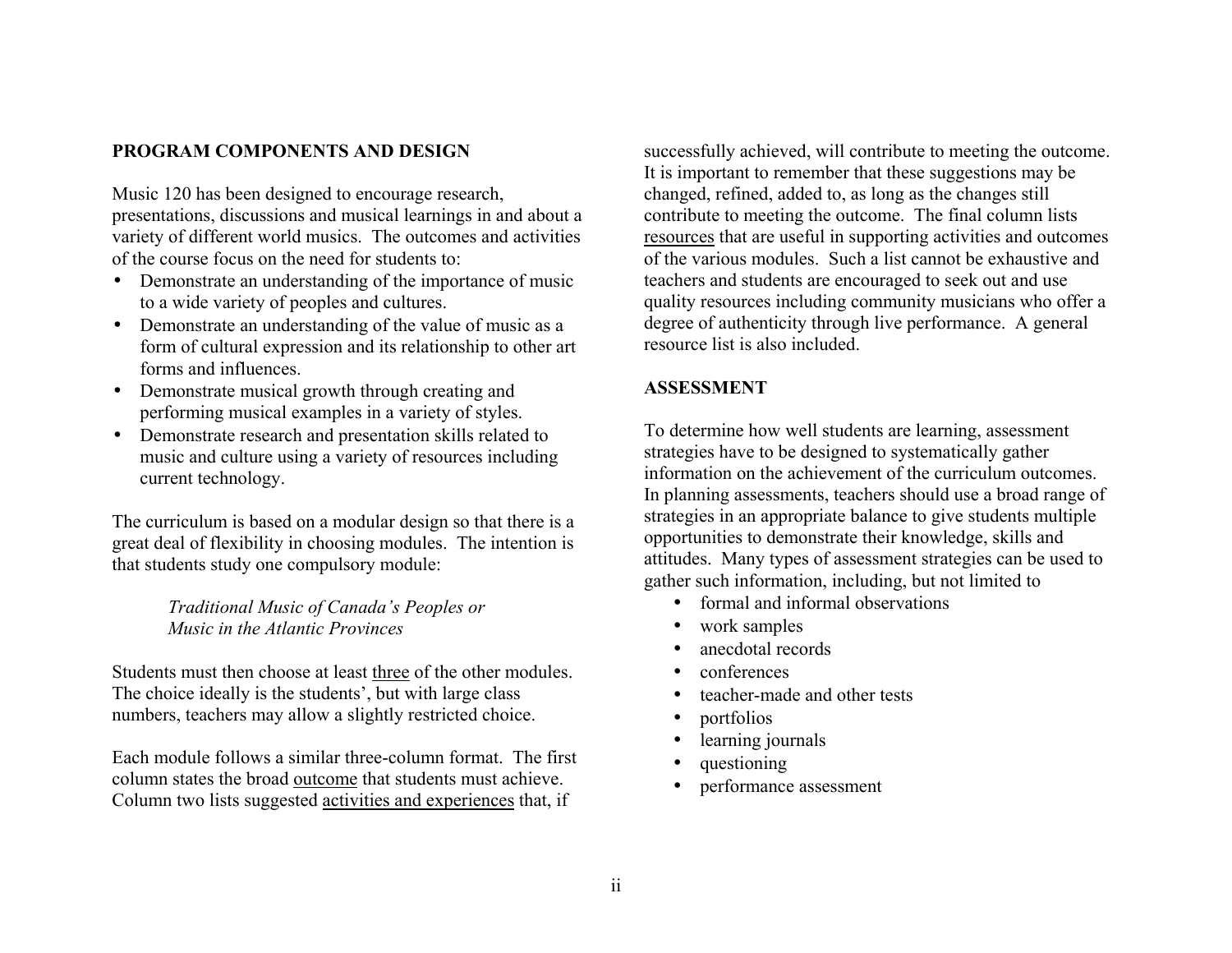- $\bullet$
- $\bullet$ use of rubics

# **ASSESSMENT CRITERIA**

The following suggestions are general samples of the types of evidence that teachers would look for to determine student progress towards an outcome. • listing, explaining and evaluating evidences of how

# **OUTCOME 1**

Demonstrate an understanding of the importance of music to a wide variety of peoples and cultures.

Students will demonstrate leaving by: **ASSESSMENT CRITERIA** 

- Explaining the cultural and historical importance of varied representative musical samples Students will demonstrate leaving by:
- Giving examples of how musical preferences are
- Explaining how the creation and response to music is making
- Listing musicians/groups/musical styles of various performing and creating music

# **OUTCOMES 2** OUTCOME 4

Demonstrate an understanding of the value of music as a form of cultural expression and its relationship to other art forms and influences.

# peer and self assessment **ASSESSMENT CRITERIA**

Students will demonstrate leaving by:

- Identifying, explaining and analyzing the relationship between music and other art forms
- Identifying, explaining and analyzing the connections between music and social and historical contexts
- different societies preserve, support and promote music

# **OUTCOME 3**

Demonstrate musical growth through creating and performing **ASSESSMENT CRITERIA** musical examples in a variety of styles

- Participating in class and group musical experiences
- affected by prior experience and knowledge **•** Demonstrating evidence of individual progress in music
- intellectual, emotional and cultural Demonstrating appropriate stylistic characteristics when
- peoples and cultures Valuing a wide variety of musical styles and genes

• Demonstrate how research and presentation skills relate to music and culture using a variety of resources including current technology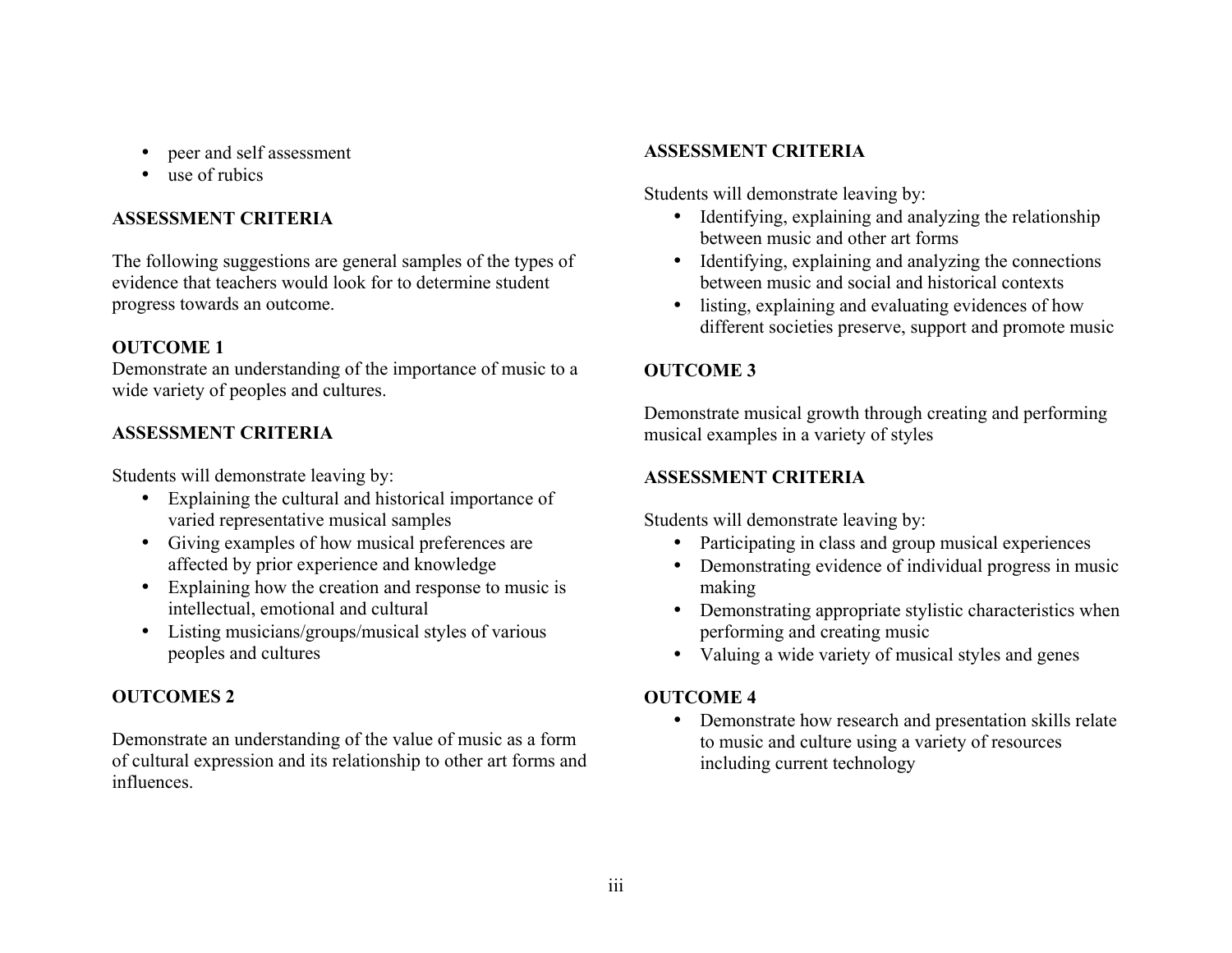Students will demonstrate leaving by:

- Presenting evident of wide-ranging research
- Selecting and synthesizing appropriate research material in a variety of presentation and forms
- Presenting in a well organized, succint clearly articulated and interesting manner

# **EVALUATION**

Evaluation involves teachers and others in analyzing and reflecting upon information about student learning gathered in a variety of ways. This process requires

- developing clear criteria and guidelines for assigning marks or grades to student work
- synthesizing information form multiple sources
- using a high level of professional judgment in making decisions based upon that information

# **REPORTING**

Reporting on student learning should focus on the extent to which students have achieved the curriculum outcomes. Reporting involves communicating the summary and interpretation of information about student learning to various audiences who require it. Teachers have a special responsibility to explain accurately what progress students have made in their learning and to respond to parent and student inquiries about learning.

**ASSESSMENT CRITERIA** Narrative reports on progress and achievement can provide information on student learning which letter or number grades alone cannot. Such reports might, for example, suggest ways in which students can improve their learning and identify ways in which teachers and parents can best provide support.

> Effective communication with parents regarding their children's progress is essential in fostering successful homeschool partnerships. The report card is one means of reporting individual student progress. Other means include the use of conferences, notes and phone calls.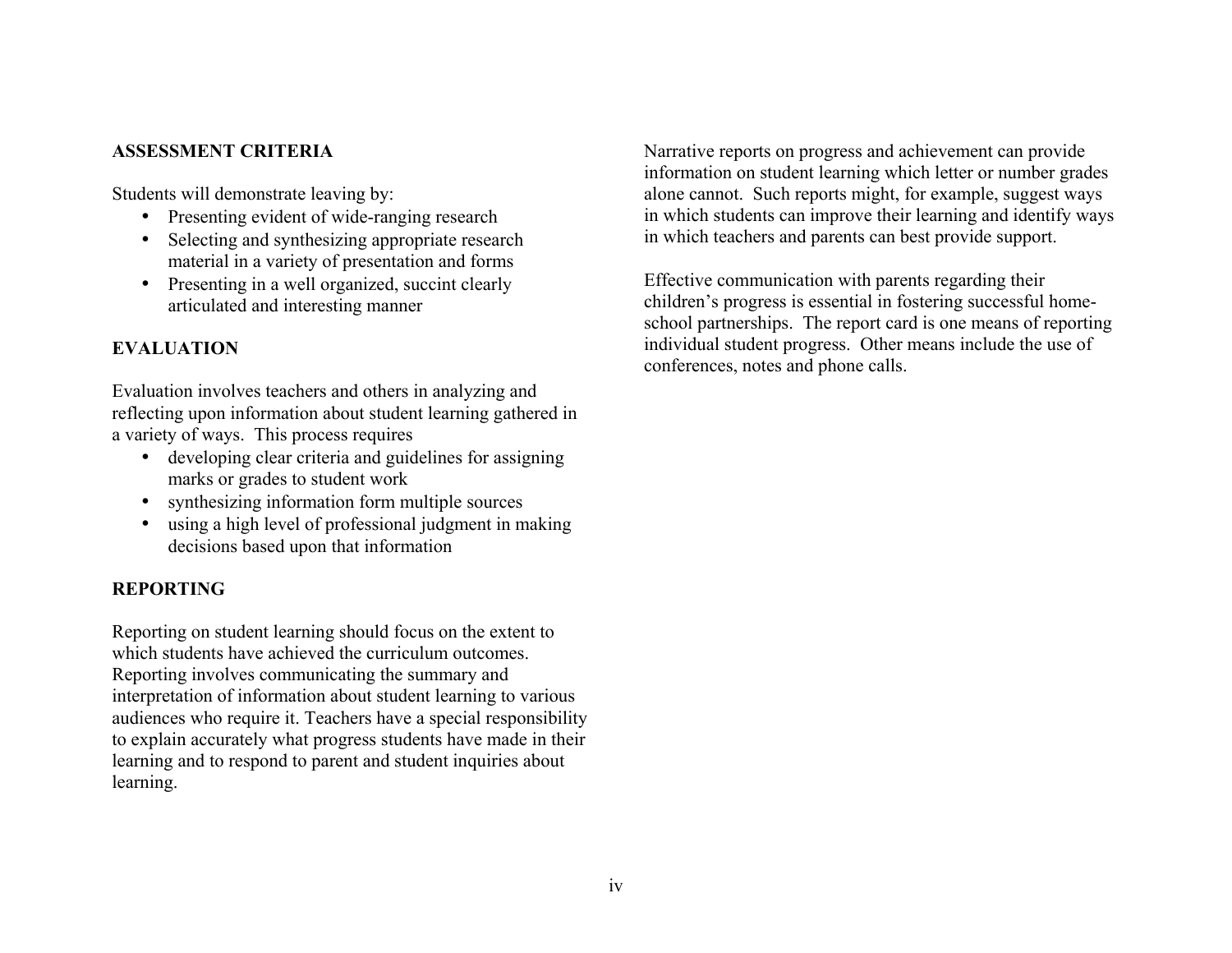# **Traditional Music of Canada's People**

### **Students will:**

**1. Demonstrate an understanding of Anglo-European, Franco-European, Native, Inuit and more recent immigrant population's music.** 

### Outcome Suggested Activities Resources Resources

- Discover how the native and Inuit peoples use of music is similar with reference to its role in the community (i.e. celebrations, ritual, healing, praying, etc.)<br>
• Research the traditional Pow Wow. Through video example or live Encarta 98, CD ROM
- demonstration if possible, or through a guest speaker imitate these steps and have the whole class participate.<br>
Steps and have the whole class participate.<br>
The canada<sup>"</sup>, 2nd edition, U of
- Find examples of native and Inuit drumming patterns. Write these out  $\frac{\text{Cational}}{\text{ Toronto Press}}$ , 1992 in standard notation.
- 
- Take part in an authentic performance of one aspect unique to a Department of Education) contributing cultural group in Canada (e.g. Inuit Throat Music, arrange a folk song, native drumming).<br>
Explain the voyageurs contribution to Canadian music culture and Music Education"
- $\bullet$  Explain the voyageurs contribution to Canadian music culture and music's function in society.<br>
• Demonstrate knowledge of the military in Canadian music, their<br>  $\frac{Canada: It's Music'}$ , Robert
- deFreece Demonstrate knowledge of the military in Canadian music, their historical significance and impact on society. Past and present.
- In the 18th and 19th century Canada, music was "local" in nature. Expand upon this idea, giving reasons why this was so. Find examples of music to play to the class in order to prove this statement. What significantly changed this in the 20 century? In the time period from the beginning of the 19 century to confederation, there were individuals who made their living in the field of music. Explain what types of jobs were available, and where the main centers were in Canada for the various occupations. "Songs of the Inuit"
- 1) Research a composer from each of Canada's four main regions, each from different period. 2) Research the musical contribution of immigrant populations and  $\frac{(\text{p}^{(1)}, \text{p}^{(2)}, \text{p}^{(3)})}{\text{Education}}$

mosaic of Canada.

• Locate recordings of above musics http://www.powersource.

McGee, "Music in Canada" (in MUS 120 curriculum)

• Perform for the class. Audiovisual Catalogue (through

"Sing, Silver Birch, Sing"

Canadian Music Centre (CMC)

"Folk Music of Canada", Waterloo

"Welcome to our Talking Circle" (p90ff.), NB Department of

com/gallery/powwow/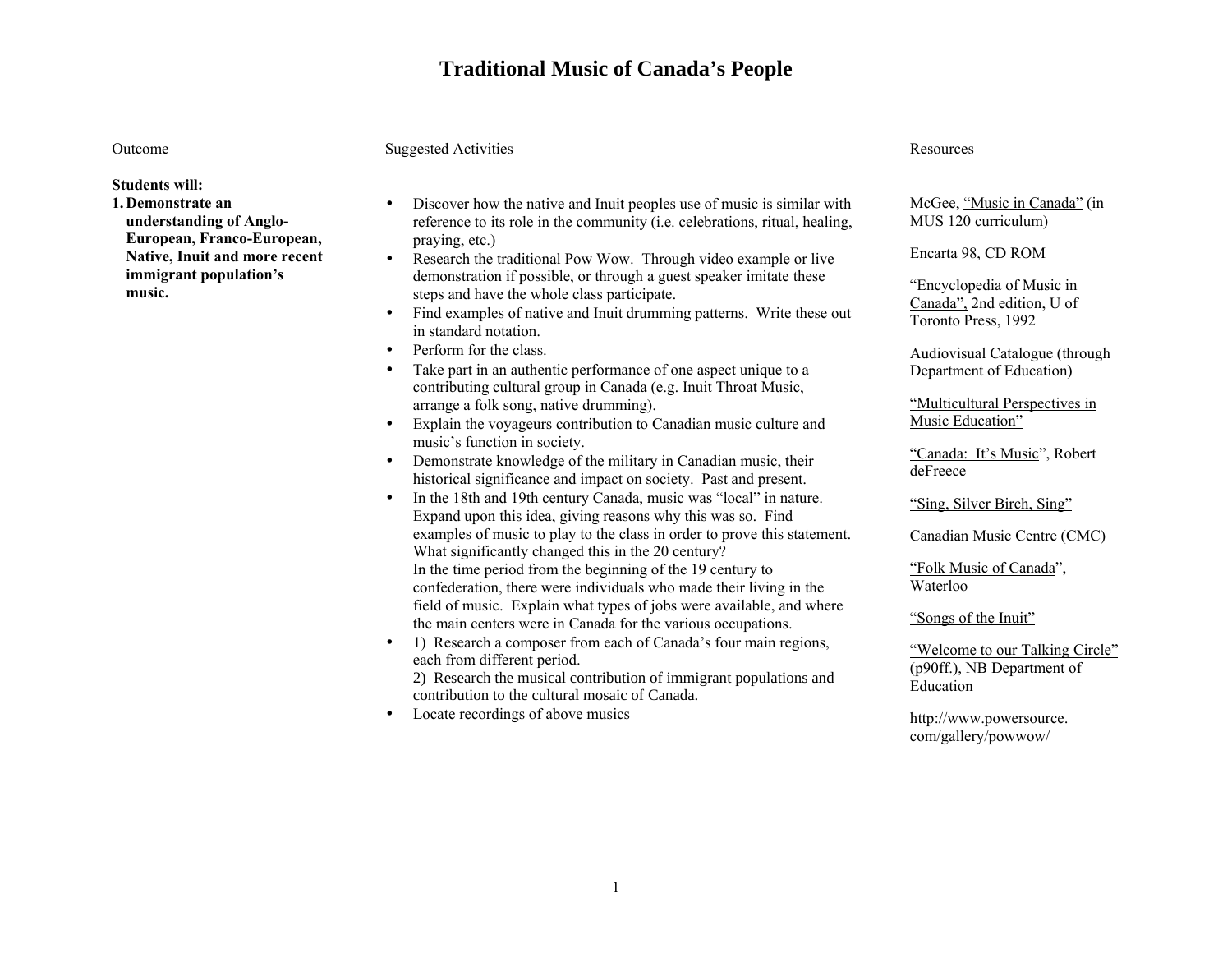# **Music in the Atlantic Provinces**

### **Students will:**

- **1. Demonstrate through research and projects an understanding of music in the Atlantic Provinces.**
- **2. Explore how the diverse cultures which make up the Atlantic Provinces havecreated a unique and distinctive sound.**

### Outcome Suggested Activities Resources Resources

- Design a timeline indicating development of music through church, community, schools, publishing, instrument making and performances.<br>
• Develop a chart outlining the important dates and musical/other Wingell, "Experiencing Music"
- significant developments (i.e. innovations) according to province. Ochoa & Corey, "The Timeline
- Name at least two musicians from each province and explain their influence of the area on their music.
- Perform a selection from each geographical area and explain the background of the song and its influences. Eg Nfld, Cape Breton, Acadian, Native, NB, PEI, Loyalists, Celtic, Scottish, Irish, etc.
- Study a selection of music from each area concerning the musical Pub., 1982 detail as well as the significance of the history/folklore on text and performing styles. The contract of the contract of the contract of the contract of Music in the contract of Music in
- Invite a local folk musician to perform.
- Invite a native elder to tell stories and sing songs.

Vogan, Green- "History of Music Education in Canada"

Book of the Arts", Stonesong Press

Ford, Clifford, "Canada's music: An Historical Survey", GLC

Canada", Norton, 1985

McGee, Timothy, "Music in Canada", 2nd ed., U. of Toronto Press, 1992

"Folk Songs of the Maritimes", Kay Pottie, Helen Creighton (Waterloo)

Stewart, Jim, "The Marco Polo: Queen of the Seas", NFB Film

CD ROM – Exploring an ancient North American Indian civilization

### Home page http://www.cicu.ns.ca for Indian radio in Nova Scotiahttp://personal.nbnet.nb.c/ pesun for Newsletter of Tobique First Nation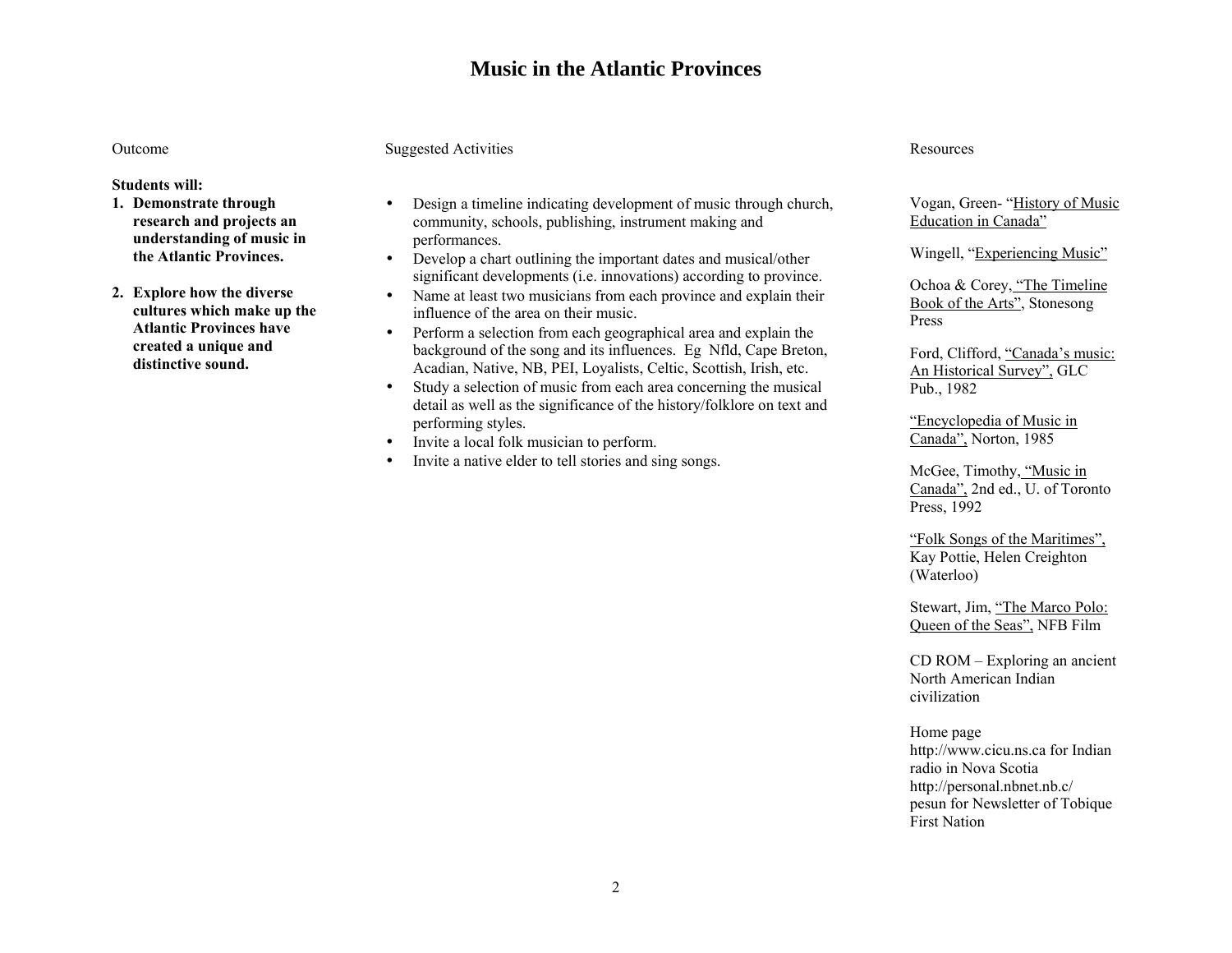# **Music of Caribbean and South America**

## **Students will:**

**1. Demonstrate an understanding of musical styles originating in the Caribbean and South America.** 

**2. Demonstrate an understanding of Caribbean and South American music through performance.**

### Outcome Suggested Activities Resources Resources

- Identify 10 instruments originating in the Caribbean and South America. Find recordings and pictures of each to present to the class.
- Identify the three European derived meters known as Ritmo Colonial, Sesouialtera and European triple meter (waltz time). Provide recordings of each.
- Design rhythm patterns that would fit style of these three meters Internet
- Research the history of the steel band, the types of music that are traditionally performed by this ensemble and the techniques used in performance.
- Identify the principles of interlocking parts as exemplified in Peruvian and Bolivian papipes (the Siku). Provide recordings.<br>
and Bolivian papipes (the Siku). Provide recordings.<br>
The Sixual Sixual Sixual Sixual Sixual Sixual Sixual Sixual Sixual Sixual Sixual Sixual Sixual Sixual Sixual Sixua
- Develop own examples of interlocking parts
- Construct a set of SIKU panpipes (directions pp130-1 of "The World of Music", Chapter<br>"Multicultural Perspectives in Music Education"). "The World of Music", Chapter 8, Willoughby, and CD, McGraw
- Through listening examples, trace the soca back to soul and calypso.  $\frac{8}{11}$ <br>• Identify two Spanish-derived guitar techniques Reisqueado
- Identify two Spanish-derived guitar techniques Reisqueado (strumming) and Punteado (plucking) styles. Perform a piece in each style. The and Tuneau Conditional Styles. The form a piece in each style. The Style and Style.<br>Importance", McGraw Hill
- Calypso and Reggae are the most popular rhythms from the Caribbean. Through listening and recordings write the basic rhythmic pattern using standard notation and teach them to the class.
- Create a multi-media presentation of calypso music.
- Compose a piece in the style of one popular Latin rhythm. This can be performed using a midi keyboard.

### May, Elizabeth, ed., "Music of Many Cultures"

CD ROM MS "Instruments"

"Multicultural Perspectives in Music Education", Chapter 5

Ryerson (listed in NB Catalogue/ Instructional Resources)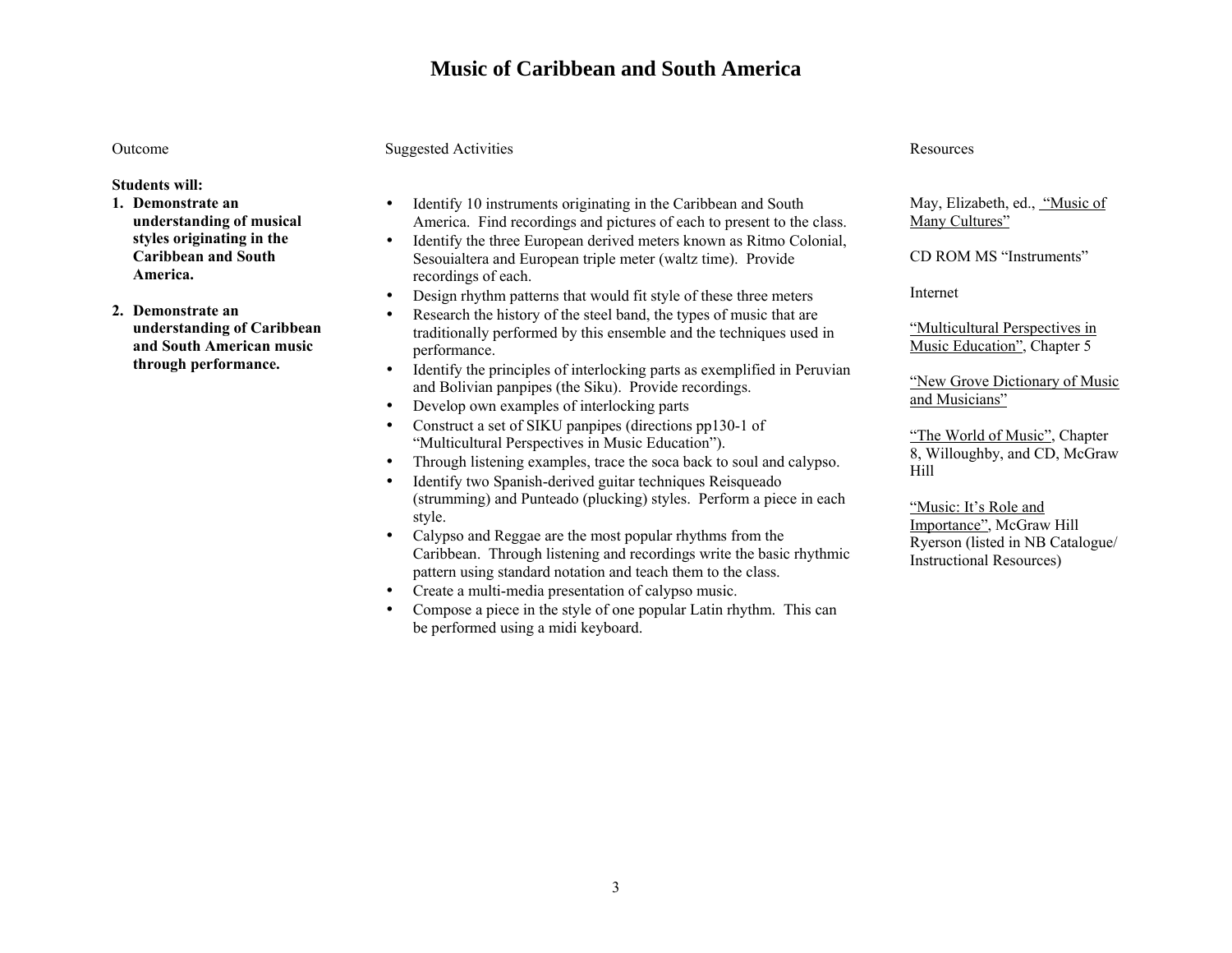# **Western Music of the 20th Century**

### Outcome

### **Students will:**

- **1. Demonstrate knowledge of the connections among social, technological and musical developments in the 20th century.**
- **2. Demonstrate knowledge of, and reasons for, the diversity of music in the 20th century.**
- **3. Demonstrate and understand knowledge of 20th century music through composition, performance and listening**

### Suggested Activities

- Design timelines illustrating different aspects of 20th century developments such as war, technology, communication, travel, entertainment and business.
- Present the results of research studies that examine music in the 20th century reflecting the drastic changes and technological advances in society. Include discussion of at least four styles.
- Research a style of music and present it to the class. Research should include similar style in other art forms, inspiration and purpose of this style of expressions, and basic characteristics.
- Study three pieces of art music from different countries that incorporate folk music of that culture in the piece. e.g. Bartok, Copland, Vaughn Williams, Schaeffer
- Present, in class, ideas on the future of art, music in the 21st century. Consider advancing technology and trends in society. Use the knowledge gained from study of this century.
- Make a chart of trends that appear in the treatment of musical elements in 20th century music.
- Analyse a twelve-tone composition as a class.
- Research developments in electronic music and list sounds and techniques used in compositions.
- Compose, and perform or record, a piece of electronic music using a synthesizer or natural sounds that have been manipulated electronically.
- Study Stravinsky's "Rite of Spring" , through CD ROM, as a landmark composition in the early 20th century
- Identify aural examples of various 20th century styles of music and list their defining qualities.
- Discuss dissonance and its relation to stress in the 20th century.

### Resources

Wingell, "Experiencing Music"

Bennett, "The History of Music"

Ochoa & Corey, "The Timeline Book of the Arts", Stonesong Press

"Rite of Spring", CD ROM (MAC only)

Simms, "Music of the 20th Century"; Style and Structure

Music 122 curriculum guide, N.B. Department of Education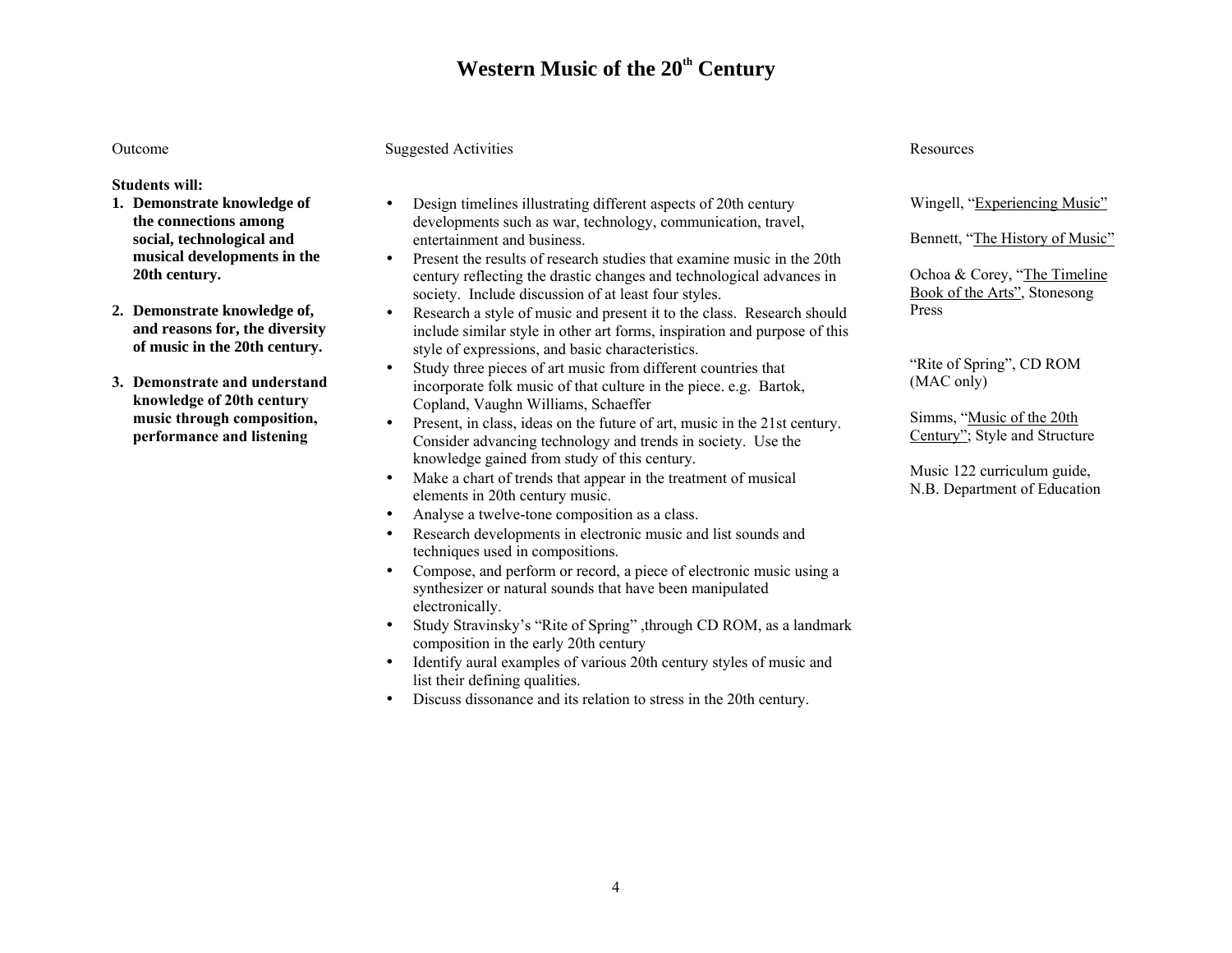# **Music of South East Asia**

### Outcome

**Students will:** 

- **1. Demonstrate an understanding of the differences in the "classical" musics of south and east Asia with that of western society.**
- **2. Explore various traditional instruments and their use in the music of different countries of South and East Asia.**

### Suggested Activities

- Describe the difference between Indian "classical music" and western "classical music". Discuss the types of groups, notation, harmony and rhythm.- similarities/differences.
- Discover the difference between a "Raga" and the western concept of a scale.
- Explain the role of instruments in traditional Japanese theatre.
- Discover the roles of music in China and its use in the politics of the country.
- Identify the different instruments that are used in traditional musics of this region. Use audio and visual examples. Can be done as a multimedia project or as a presentation to the class.

### Resources

CD ROM- Music and Culture (Clearvue)

"Multicultural Perspectives in Music", Chapters 9-11, Education MENC

O'Brien, "The Listening Experience", shirmerm 1987

"The World of Music", Chapter 9

Ochaw & Corey, "The Timeline Book of the Arts", Stonesong Press

Groves, "Dictionary of Music and Musicians"

Menhuin, Y., "Music of Man"

CD ROM- Microsoft, Musical Instruments

CD ROM's, audio CDs, Books from "Multicultural Media" (http://www.multicultural media.com)

### **Internet Resource Sites**

<http://www.megsinet.com/syshen/cmri.htm>-Chinese Music Research Institiute, basic info on the institute, Trad. Chinese orchestra etc.

<http://www.escape.ca/~fubuki/>-Taiko drumming- sound clips of different drums, history

<http://www.taiko.com/rollingthunder.html> -Taiko drumming- good resource page, sounds, text, links, tutorial, etc.

<http://www2.bbc.co.uk/nomad/Pages/asiamuse.htm> -Central Asian Music- info on musical insturments and history of Central Asian Music and interactive sound clips- good!

<http://www.acslink.aone.net.au/christo/inidx/ini10001.htm>-International Music Inst. info given on various cultural instruments- graphics, no sound

<http://www.mhs.mendocino.k12.ca.us/MenComNet/Business/Retail/Larknet/Catalog>- info on various instruments around the world, sound clips. Good catalog for books, CDs etc on world musics.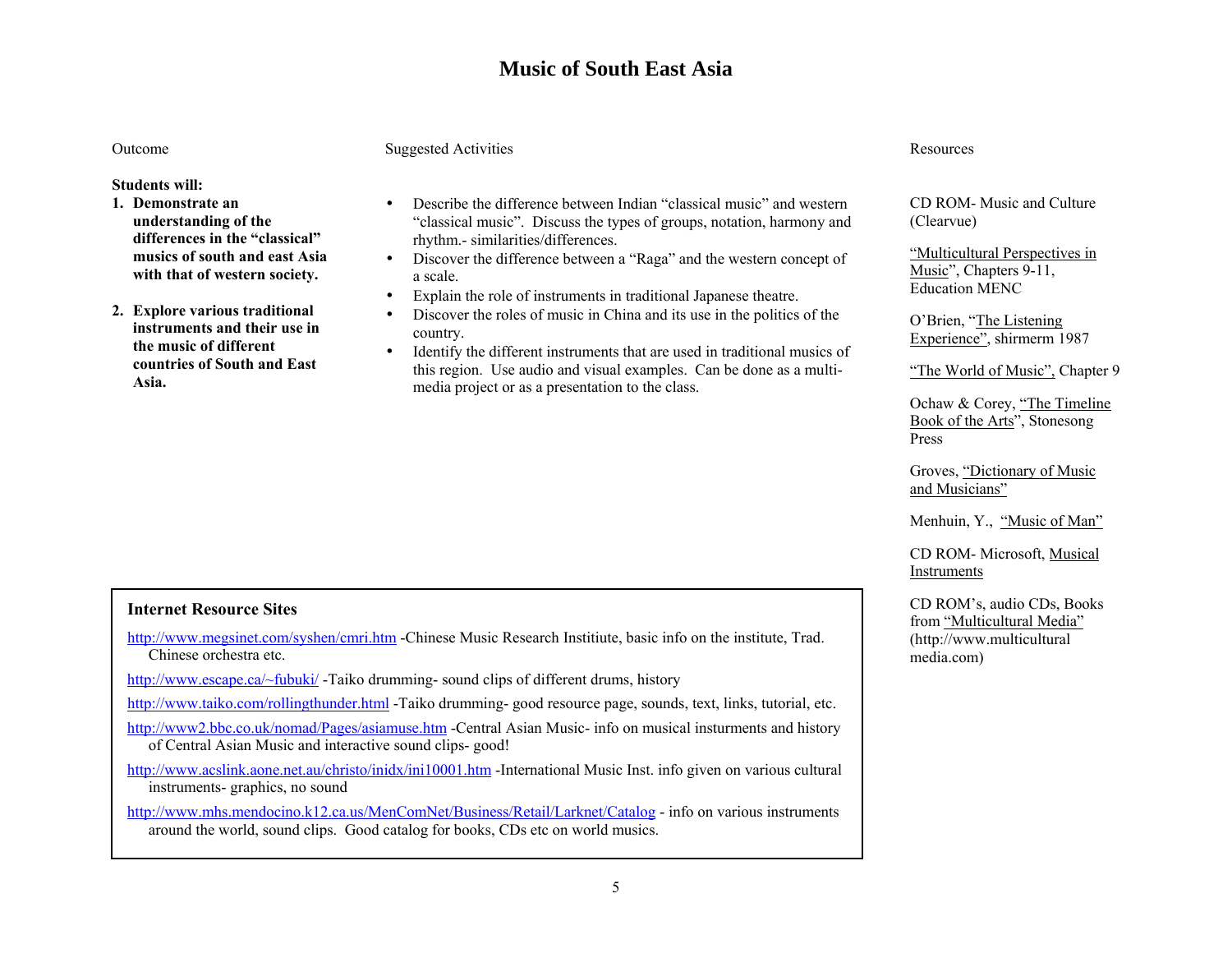# **Music of Africa and its North American Impact**

### Outcome

### Suggested Activities

**Students will:** 

- **1. Demonstrate an understanding of the music of sub-Saharan Africa andits role in traditional African culture.**
- **2. Demonstrate an understanding and appreciation of the role of African music in NorthAmerica and particularly its role and impact in the reality of the slave culture.**
- **3. Demonstrate an understanding of the significance of African music and African-American music in the evolution of popular musics of the West; most notably blues, jazz and rock forms.**
- Identify the role and relationship of music to culture in African tribal life.
- Explain the integral and inseparable nature of art and life, recognizing the role plays within this cultural reality- specifically that of music and dance; music and communication; and music and healing.
- Explain the nature and use of instrumental music in African culture, and particularly the impact of percussion instruments on the style and performance in other instrumental and vocal genres. This could be a poster. Specifically: Idiophones, Membranophones, Aerophones, Chordophones, Electrophones (20th century.)
- Understand the polyphonic and polyrhythmic nature of African music.
- Create and/or perform a polyrhythmic composition.
- Understand the nature, purpose, and role of call and response form in African and Afro-American folk music.
- Explain the function of short motivic structures in African and American black spiritual music.
- Understand the multi-layered meaning of spirituals and work-songs.
- Describe the role of the spiritual in the development of blues.
- Understand the nature of improvisation in spiritual music and more popular forms.
- Understand the progression from blues and jazz, through to swing and rock styles, including harmonic styles.
- Construct or report on the various types of percussion instruments used in African music.
- Improvise and perform an authentic call and response form, vocally and/or instrumentally.
- Identify the use of call and response forms n other cultures, particularly that of Judaeo/Christian ritual music.
- Compare and contrast the call and response form and lyrics of work songs and sea chanties.
- Develop a musical timeline, with sample discography, clearly illustrating a line of evolution from African folk music through to present entertainment forms.

### Resources

http://trumpet.sdsu.edu/M151/Af rican\_Music1b.html http://www.cnmat.berkely.edu/~l adzekpo/ http://www.wesleyan.edu/~echar ry/africother.html http://web.sn.apc.org/sangonet/cu lture/ Nettl, Bruno "Folk and Traditional Music of the Western Continents" Prentice Hall Wingell, "Experiencing Music" History of Jazz, CD ROM, Clearvue History of Jazz, video Beat It- African Dance package CD, booklet www.jwpepper.com "World of Music", Chapter 4, 5, 6 "Multicultural Perspectives of Music Education", Chapter 3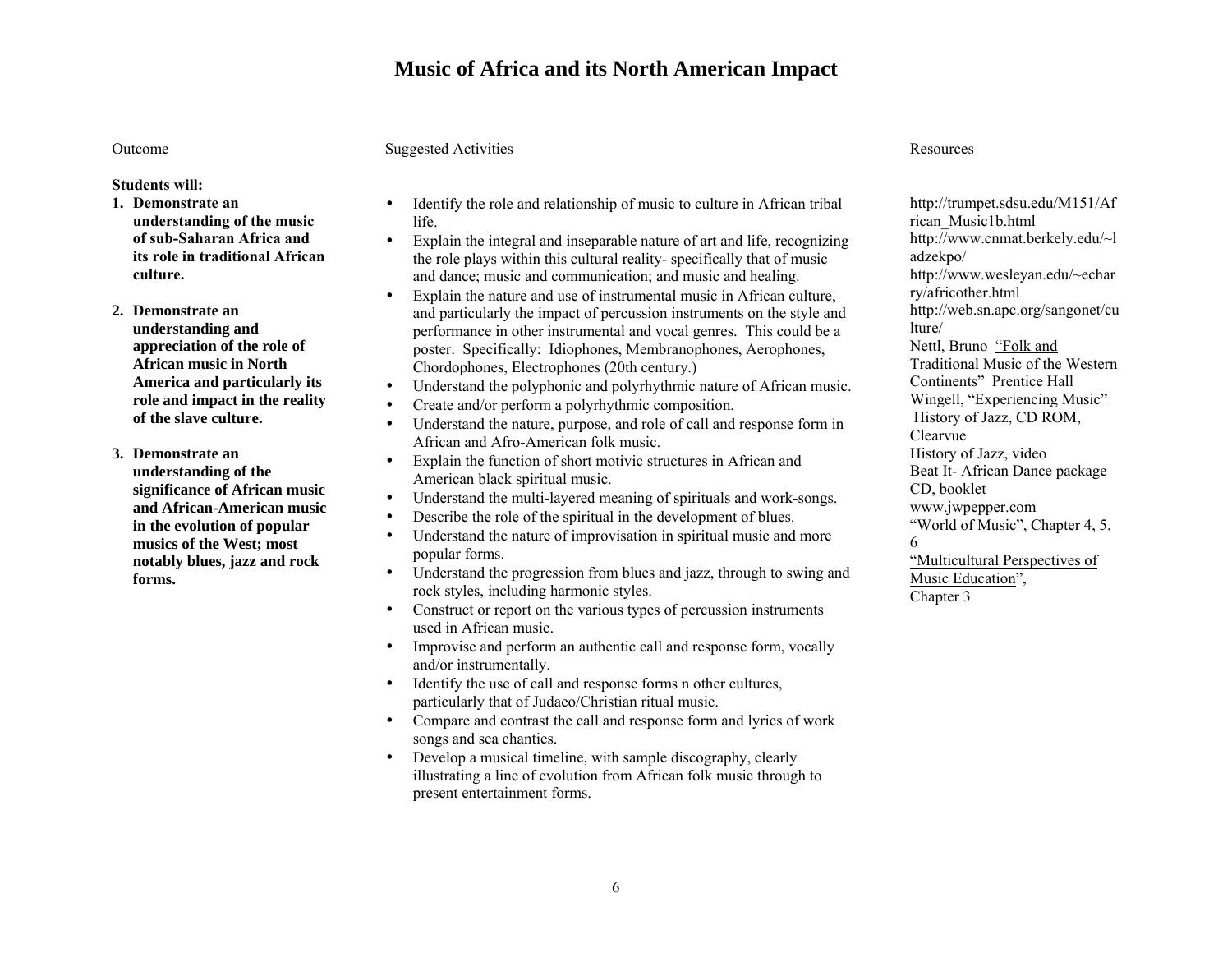# **Recommended Resources Music 120**

| <b>Outcomes</b> | <b>Suggested Activities</b>                                                                                                                                                                                                                                                                                                                                                                                                                                                                                                                                                                                     | Resources |
|-----------------|-----------------------------------------------------------------------------------------------------------------------------------------------------------------------------------------------------------------------------------------------------------------------------------------------------------------------------------------------------------------------------------------------------------------------------------------------------------------------------------------------------------------------------------------------------------------------------------------------------------------|-----------|
|                 | Perform a piece of contemporary/jazz music demonstrating an<br>understanding of<br>harmony, form and improvisation.<br>Create an original composition using short, repeated melodic<br>fragments, and polyrhythms, demonstrating an appreciation of the<br>evolution of the African/American aesthetic.<br>Develop a selective profile of influential jazz, blues and rock<br>musicians, showing their contribution to the form, including a<br>discography.<br>Develop a timeline or flow chart of popular styles, with representative<br>$\bullet$<br>groups/artists. Include a bibliography and discography. |           |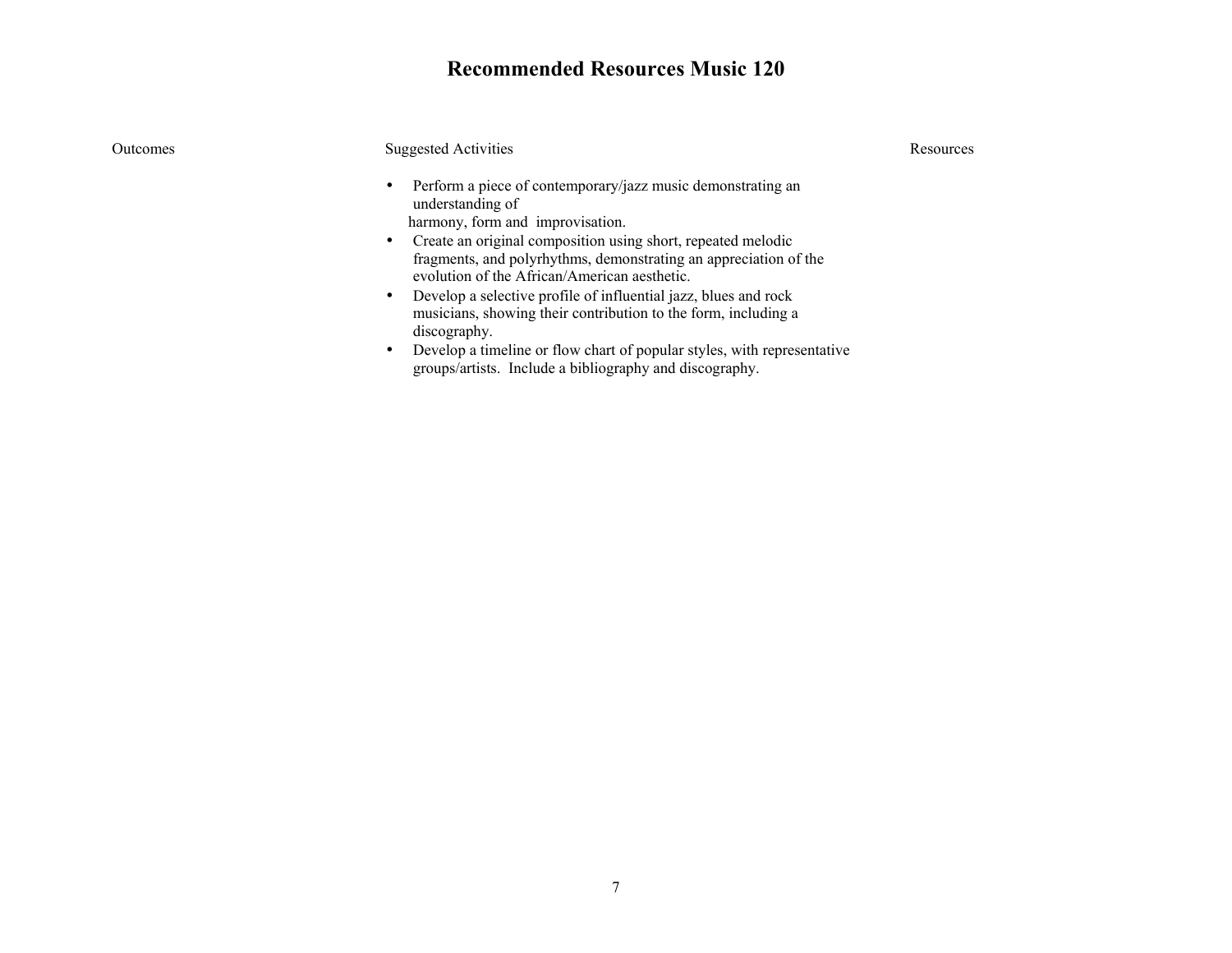# **Recommended Resources Music 120**

#### **CORE RESOURCES**

- Fowler, Charles. *Music: Its Role and Importance in Our Lives*. Woodland Hills, CA; Glencoe-McBraw Hill, 1994.
- Wingell, Richard. *Experiencing Music*. Van Nuys, CA; Alfred Publishing, 1983.
- Haddad, Bob. *World Music: Cultural Traditions*. New York, NY; Glencoe McGraw-Hill, 1995

#### **SUPPLEMENTARY RESOURCES**

- Bennet, Roy. *Investigating Musical Styles*. Cambridge; Cambridge University Press, 1999
- Anderson, William M. and Patricia Sheehan Campbell*. Multicultural Perspectives in Music Education, 2nd Edition.* Reston, VA; Music Educators National Conference, 1996.
- Midgley, Ruth.(ed.) *Musical Instruments of the World*. New York, NY; Sterling Publishing Co., Inc., 1997
- *World Music: The Rough Guide, Volume 1, Africa, Europe and the Middle East*, Penguin Books, Canada. 1999
- *World Music: The Rough Guide, Volume 2, North America, Latin America and the Carribean*, *Asia and the Pacific,* Penguin Books, Canada. 1999 www.roughguide.com
- Jazz: The Rough Guide 2<sup>nd</sup> Edition. Penguin Books, Canada. 2000
- *Louis Armstrong: In His Own Words*. Oxford University Press, 1999.

*Jazz For Beginners*, Ron David. Writers & Readers Publishing, New York www.sales@forbeginners.com

*Let Your Voice Be Heard*, World Music Press, 1997

*Silent Temples, Songful Hearts: Traditional Music of Cambodia*, World Music Press, 1991.

*Moving With The Circle*, World Music Press, 1993.

*World Music Drumming*, Will Schmitt, Hall Leonard, 1998.

*Traditional Songs of Singing Cultures: A World Sampler*, Warner Bros., 1996

*Making Simple Musical Instruments*, Lark Books, 1994.

*Encyclopedia of Music in Canada*, University of Toronto Press, 1992.

#### **CD ROMS**

*Music and Culture.* Clearvue/eav, Inc., and Zane Publishing, 1996

- *The History of Folk Music*. Clearvue/eav, Inc., and Zane Publishing, 1996
- *The History of Jazz*. Clearvue/eav, Inc., and Zane Publishing, 1996
- *Exploring AnAncient North American Indian Civilization* (MicMac) (sic). Bathurst, NB; Digital 2000 Communication Inc., 1997
- *Musical Instruments of the World*. (CD and Illustrated Booklet) France: Harmonia Mundi, 1990.
- *Introduction to Canadian Music*. Scarborough, Ont.; Naxos of Canada, 1996.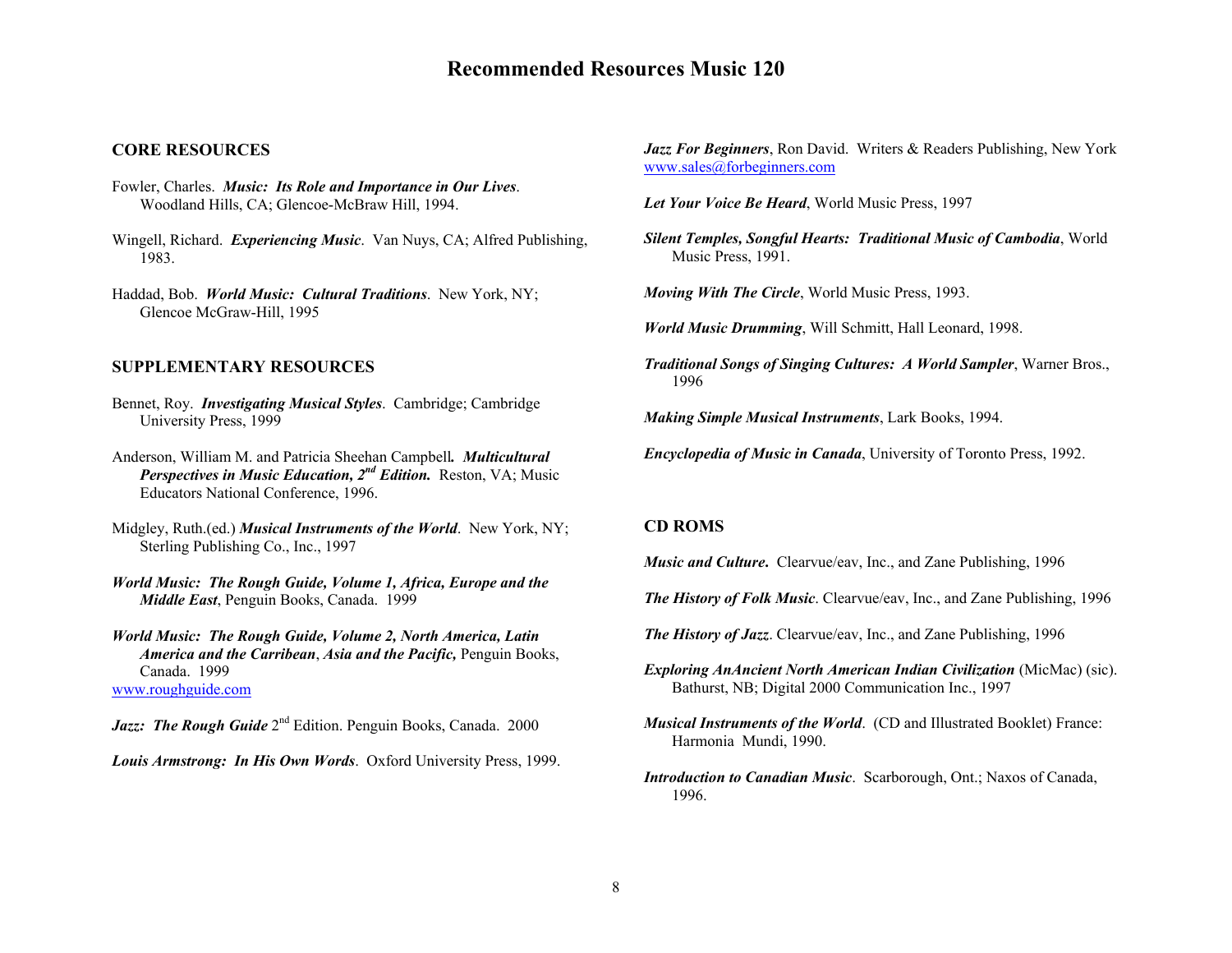- *Tryin to Get Home: A History of African American Song*. Written and Tuvan throat singers- concert review Performed by Kerrigan Black. Berkeley, CA; Heebie Jeebie Music, 1993. <http://www.escape.ca/~fubuki>
- *The Story of Jazz***. Master of American Music Series**. New York, NY; Taiko drumming- sound clips of different drums, history BMG Entertainment, 1991.

### **INTERNET SITES** etc.

- drums, history <http://www.acslink.aone.net.au/christo/inidx/ini10001.htm>
- http://taiko.com/rollingthunder.html Taiko drumming good resource page, sounds, text, links, etc.
- http://www2.bbc.co.uk/nomad/Pages/asiamuse.htm Central Asian music info on musical instruments and history of Central Asian Music. Information on various instruments around the world, sound clips, Information on various instruments around the world, sound clips,
- http://www.larkinam.com info on various instruments around the world.

#### <http://www.webpage-fx.com/bridges/index.html> Cape Breton Artists featured- Some sound clips <http://www.xs4all.nl/~mrtn/muziek.htm>

#### <http://www.capbretonet.com/Music/>

List of events and persons in Cape Breton Music- links to the sites <http://www.bobchilds.co.uk/mrts/worldmus.htm> Page specifically for teachers with good links to World music

<http://www.megsinet.com/syshen/cmri/html> <http://www.eyeneer.com/World/index.html> Chinese Music Research Institute- Basic info on the institute, http://www.eyeneer.com/World/index.html

#### **VIDEOS <http://www.chronicle.duke.edu/chronicle/1994/01/284tuva.htm1>**

#### <http://www.taiko.com/rollingthunder.html>

Taiko drumming- Good resource page, sounds, text, links, tutorial,

### <http://www.powersource.com/gallery/powwow/> <http://www2.bbc.co.uk/nomad/Pages/asiamuse.htm>

Central Asian Music- Information on musical instruments and history http://www.escape.ca/~fubuki Taiko drumming - sound clips of differnet of Central Asian Music, and interactive sound clips- good!

International Music Instruments- info given on various cultural instruments- graphics, no sound

### [http://www.nhs.mendocino.k12.ca.us/MenComNet/Business/Retail/Larknet/](http://www.nhs.mendocino.k12.ca.us/MenComNet/Business/Retail/Larknet/Catalog) [Catalog](http://www.nhs.mendocino.k12.ca.us/MenComNet/Business/Retail/Larknet/Catalog)

graphics. Good catalog for books, CDs etc. on world musics

Sound clips.<br>Sound clips.<br>Music of Africa this century, sound clips in Real Audio format

Great links to many World music sites

Traditional Chinese orchestra, etc. International Music Archives, various categories and sound files of instruments